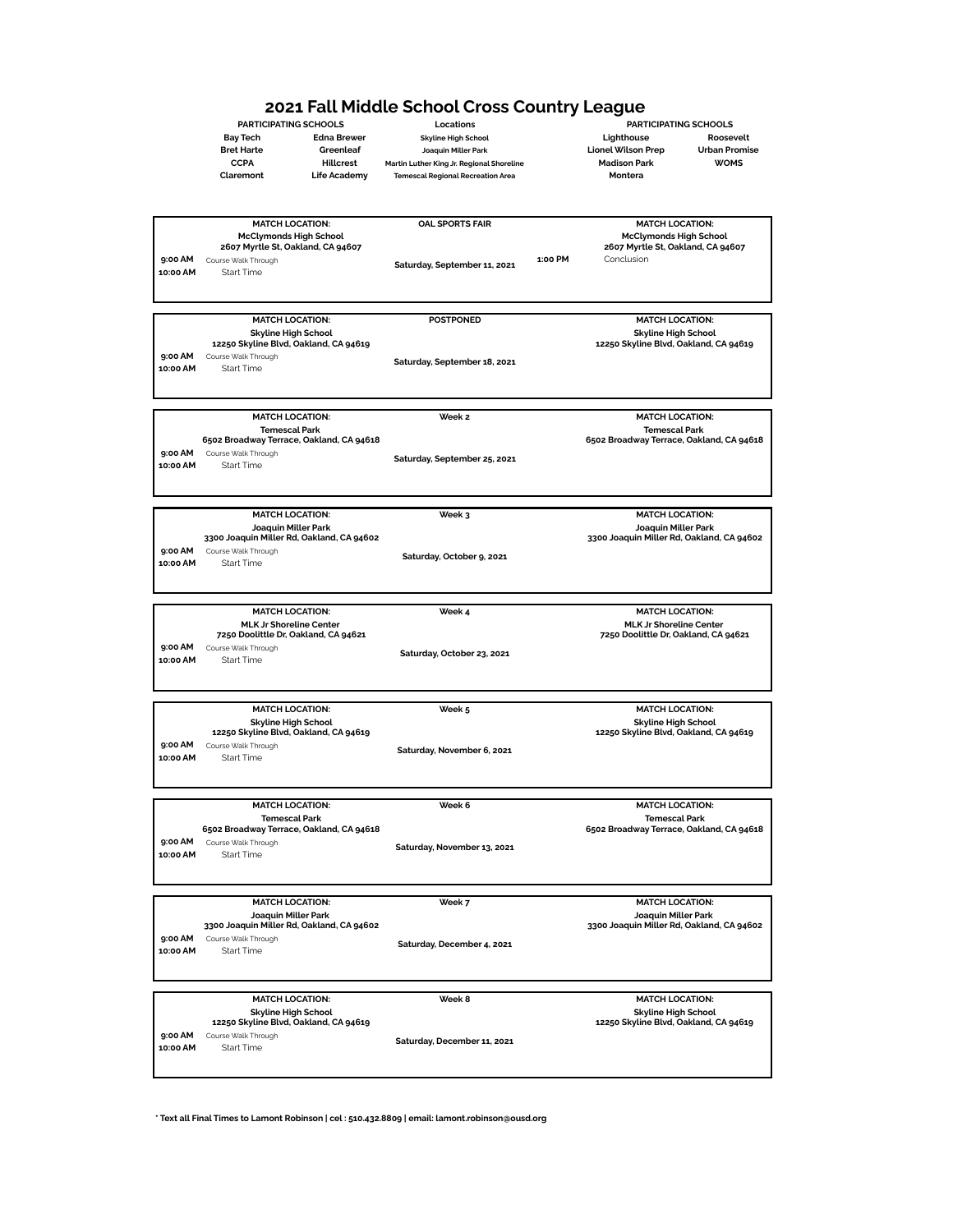# **2021 Fall Middle School Competitive Cheerleading League**

**PARTICIPATING SCHOOLS Locations PARTICIPATING SCHOOLS AIM Elmhurst Madison Preparatory Academy 400 Capistrano Dr, Oakland, CA 94603 Lionel Wilson West Lake Bret Harte GSP Oakland Unity WOMS Edna Brewer Life Academy Roosevelt Parker MATCH LOCATION: OAL SPORTS FAIR MATCH LOCATION: McClymonds High School 2607 Myrtle St, Oakland, CA 94607 Saturday, September 11, 2021 9:00 AM** Registration **1:00 PM** Conclusion **McClymonds High School 2607 Myrtle St, Oakland, CA 94607**

|         | <b>MATCH LOCATION:</b><br>Oakland High School<br>1023 MacArthur Blvd, Oakland, CA 94610 | <b>POSTPONED</b>             |          | <b>MATCH LOCATION:</b><br>Oakland High School<br>1023 MacArthur Blvd, Oakland, CA 94610 |
|---------|-----------------------------------------------------------------------------------------|------------------------------|----------|-----------------------------------------------------------------------------------------|
| 9:00 AM | Start Time                                                                              | Saturday, September 18, 2021 | 12:00 PM |                                                                                         |
|         | <b>MATCH LOCATION:</b>                                                                  | Week 2                       |          | <b>MATCH LOCATION:</b>                                                                  |
|         | Oakland High School<br>1023 MacArthur Blvd, Oakland, CA 94610                           |                              |          | Oakland High School<br>1023 MacArthur Blvd, Oakland, CA 94610                           |
| 9:00 AM | Start Time                                                                              | Saturday, October 16, 2021   | 12:00 PM |                                                                                         |
|         | <b>MATCH LOCATION:</b>                                                                  | Week 3                       |          | <b>MATCH LOCATION:</b>                                                                  |
|         | Oakland High School                                                                     |                              |          | Oakland High School                                                                     |

**Saturday, November 6, 2021 9:00 AM** Start Time **12:00 PM**

**MATCH LOCATION: Week 4 MATCH LOCATION: Oakland High School 1023 MacArthur Blvd, Oakland, CA 94610 Saturday, November 20, 2021 9:00 AM** Start Time **12:00 PM Oakland High School 1023 MacArthur Blvd, Oakland, CA 94610**

|         | <b>MATCH LOCATION:</b>                                        | Week 5                     |          | <b>MATCH LOCATION:</b>                                        |
|---------|---------------------------------------------------------------|----------------------------|----------|---------------------------------------------------------------|
|         | Oakland High School<br>1023 MacArthur Blvd, Oakland, CA 94610 |                            |          | Oakland High School<br>1023 MacArthur Blvd, Oakland, CA 94610 |
| 9:00 AM | Start Time                                                    | Saturday, December 4, 2021 | 12:00 PM |                                                               |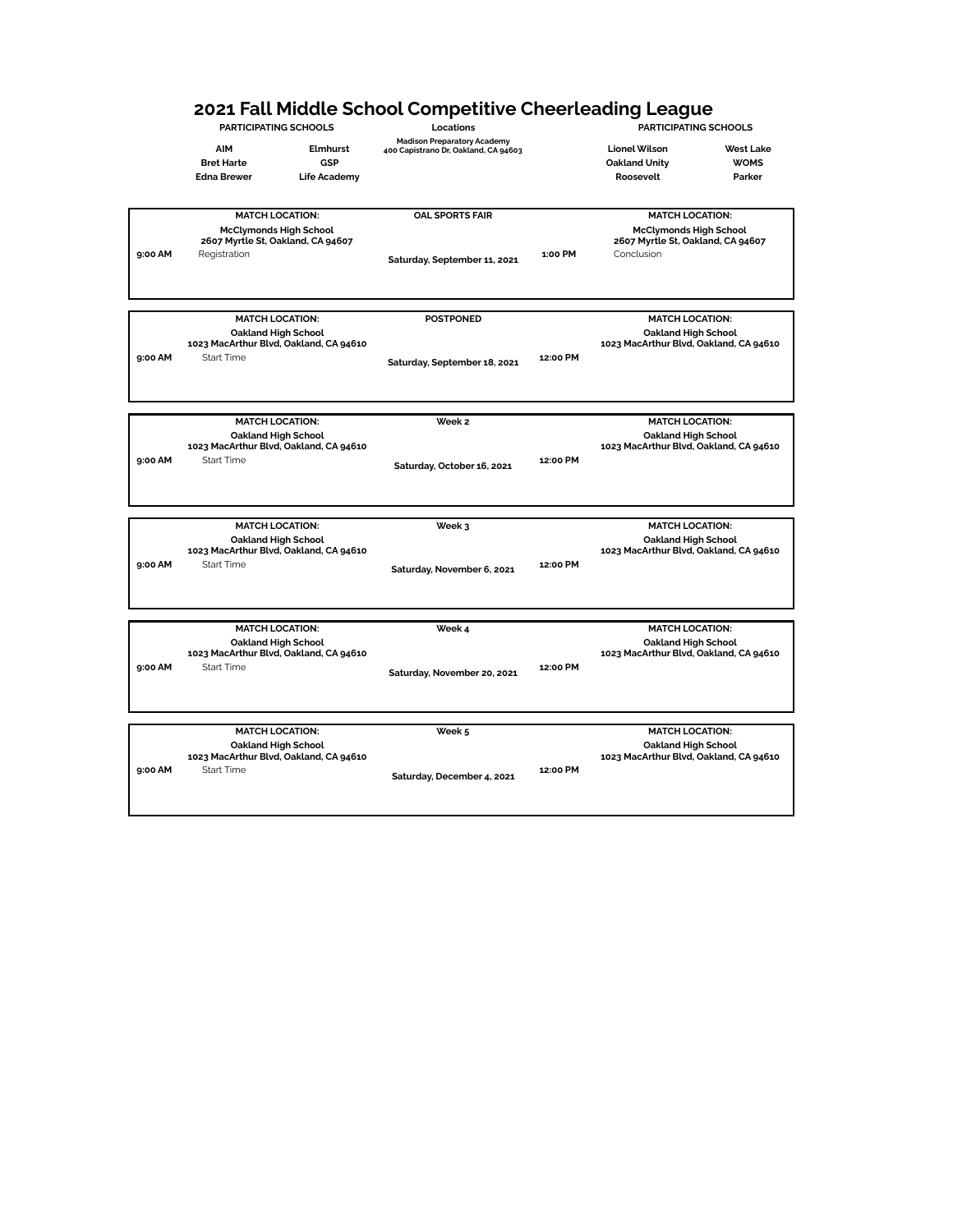#### **2021 Fall Middle School Girls Volleyball League**

|                      | <b>Bret Harte</b>                                                |                        | <b>Edna Brewer</b>                         | <b>Coliseum College Prep</b><br>1390 66th Ave, Oakland, CA 94621 |          | Roosevelt                                                        |
|----------------------|------------------------------------------------------------------|------------------------|--------------------------------------------|------------------------------------------------------------------|----------|------------------------------------------------------------------|
|                      | Claremont                                                        |                        | <b>Life Academy</b>                        |                                                                  |          | <b>Urban Promise Academy</b>                                     |
|                      | CCPA                                                             |                        | Montera                                    | <b>WESTERN CONFERENCE</b>                                        |          | <b>West Lake</b>                                                 |
|                      |                                                                  |                        |                                            | <b>OAL SPORTS FAIR</b>                                           |          |                                                                  |
|                      | <b>McClymonds High School</b>                                    | <b>MATCH LOCATION:</b> |                                            |                                                                  |          | <b>MATCH LOCATION:</b><br><b>McClymonds High School</b>          |
|                      | 2607 Myrtle St, Oakland, CA 94607                                |                        |                                            |                                                                  |          | 2607 Myrtle St, Oakland, CA 94607                                |
| 9:00 AM              | Registration                                                     |                        |                                            | Saturday, September 11, 2021                                     | 1:00 PM  | Conclusion                                                       |
|                      |                                                                  |                        |                                            |                                                                  |          |                                                                  |
|                      |                                                                  |                        |                                            |                                                                  |          |                                                                  |
|                      |                                                                  |                        |                                            |                                                                  |          |                                                                  |
|                      |                                                                  | <b>MATCH LOCATION:</b> |                                            | <b>OAL JAMBOREE</b>                                              |          | <b>MATCH LOCATION:</b>                                           |
|                      | <b>Coliseum College Prep</b>                                     |                        |                                            |                                                                  |          | Coliseum College Prep                                            |
|                      | <b>Madison Prepatory Academy</b>                                 | <b>Oakland Tech</b>    |                                            |                                                                  |          | <b>Madison Prepatory Academy</b><br><b>Oakland Tech</b>          |
| 9:00 AM              | Start                                                            |                        |                                            | Saturday, September 25, 2021                                     | 3:00 PM  | End                                                              |
|                      |                                                                  |                        |                                            |                                                                  |          |                                                                  |
|                      |                                                                  |                        |                                            |                                                                  |          |                                                                  |
|                      |                                                                  |                        |                                            |                                                                  |          |                                                                  |
|                      |                                                                  | <b>MATCH LOCATION:</b> |                                            | Week 1                                                           |          | <b>MATCH LOCATION:</b>                                           |
|                      | <b>Coliseum College Prep</b>                                     |                        |                                            |                                                                  |          | <b>Coliseum College Prep</b>                                     |
|                      | 1390 66th Ave, Oakland, CA 94621                                 |                        |                                            |                                                                  |          | 1390 66th Ave, Oakland, CA 94621                                 |
| 9:00 AM              | West Lake                                                        | vs                     | CCPA                                       | Saturday, October 2, 2021                                        | 12:00 PM | Montera<br><b>VS</b><br>Life Academy                             |
| 10:00 AM<br>11:00 AM | Urban Promise Academy<br>Roosevelt                               | vs<br>vs               | Claremont<br>Edna Brewer                   |                                                                  |          | <b>VS</b>                                                        |
|                      |                                                                  |                        |                                            |                                                                  |          |                                                                  |
|                      |                                                                  |                        |                                            |                                                                  |          |                                                                  |
|                      |                                                                  | <b>MATCH LOCATION:</b> |                                            | Week 2                                                           |          | <b>MATCH LOCATION:</b>                                           |
|                      | <b>Coliseum College Prep</b>                                     |                        |                                            |                                                                  |          | <b>Coliseum College Prep</b>                                     |
| 9:00 AM              | 1390 66th Ave, Oakland, CA 94621<br>Montera                      | vs                     | Claremont                                  |                                                                  | 12:00 PM | 1390 66th Ave, Oakland, CA 94621<br>Roosevelt<br>vs<br>CCPA      |
| 10:00 AM             | Life Academy                                                     | vs                     | Edna Brewer                                | Saturday, October 9, 2021                                        |          | <b>VS</b>                                                        |
| 11:00 AM             | West Lake                                                        | vs                     | <b>Bret Harte</b>                          |                                                                  |          |                                                                  |
|                      |                                                                  |                        |                                            |                                                                  |          |                                                                  |
|                      |                                                                  |                        |                                            |                                                                  |          |                                                                  |
|                      |                                                                  | <b>MATCH LOCATION:</b> |                                            | Week 3                                                           |          | <b>MATCH LOCATION:</b>                                           |
|                      | <b>Coliseum College Prep</b><br>1390 66th Ave, Oakland, CA 94621 |                        |                                            |                                                                  |          | <b>Coliseum College Prep</b><br>1390 66th Ave, Oakland, CA 94621 |
| 9:00 AM              | Urban Promise Academy                                            | vs                     | Bret Harte                                 |                                                                  | 12:00 PM | Edna Brewer<br><b>VS</b><br>Claremont                            |
| 10:00 AM             | Roosevelt                                                        | vs                     | West Lake                                  | Saturday, October 16, 2021                                       |          | <b>VS</b>                                                        |
| 11:00 AM             | Life Academy                                                     | vs                     | CCPA                                       |                                                                  |          |                                                                  |
|                      |                                                                  |                        |                                            |                                                                  |          |                                                                  |
|                      |                                                                  | <b>MATCH LOCATION:</b> |                                            | Week 4                                                           |          | <b>MATCH LOCATION:</b>                                           |
|                      | <b>Coliseum College Prep</b>                                     |                        |                                            |                                                                  |          | <b>Coliseum College Prep</b>                                     |
|                      | 1390 66th Ave, Oakland, CA 94621                                 |                        |                                            |                                                                  |          | 1390 66th Ave, Oakland, CA 94621                                 |
| 9:00 AM              | Life Academy                                                     | vs                     | West Lake                                  | Saturday, October 23, 2021                                       | 12:00 PM | Urban Promise Academy<br>Montera<br>VS                           |
| 10:00 AM             | Claremont                                                        | vs                     | CCPA                                       |                                                                  |          | <b>VS</b>                                                        |
| 11:00 AM             | Roosevelt                                                        | vs                     | <b>Bret Harte</b>                          |                                                                  |          |                                                                  |
|                      |                                                                  |                        |                                            |                                                                  |          |                                                                  |
|                      |                                                                  | <b>MATCH LOCATION:</b> |                                            | Week 5                                                           |          | <b>MATCH LOCATION:</b>                                           |
|                      |                                                                  |                        |                                            |                                                                  |          | <b>Coliseum College Prep</b>                                     |
|                      | <b>Coliseum College Prep</b>                                     |                        |                                            |                                                                  |          |                                                                  |
|                      | 1390 66th Ave, Oakland, CA 94621                                 |                        |                                            |                                                                  |          | 1390 66th Ave, Oakland, CA 94621                                 |
| 9:00 AM              | Montera                                                          | <b>VS</b>              | <b>Bret Harte</b>                          | Saturday, October 30, 2021                                       | 12:00 PM | Claremont<br>West Lake<br>VS                                     |
| 10:00 AM             | Life Academy                                                     | vs                     | Roosevelt                                  |                                                                  |          | <b>VS</b>                                                        |
| 11:00 AM             | Edna Brewer                                                      | <b>VS</b>              | Urban Promise Academy                      |                                                                  |          |                                                                  |
|                      |                                                                  |                        |                                            |                                                                  |          |                                                                  |
|                      |                                                                  | <b>MATCH LOCATION:</b> |                                            | Week 6                                                           |          | <b>MATCH LOCATION:</b>                                           |
|                      | <b>Coliseum College Prep</b>                                     |                        |                                            |                                                                  |          | <b>Coliseum College Prep</b>                                     |
|                      | 1390 66th Ave, Oakland, CA 94621                                 |                        |                                            |                                                                  |          | 1390 66th Ave, Oakland, CA 94621                                 |
| 9:00 AM              | Claremont                                                        | vs<br>vs               | Roosevelt                                  | Saturday, November 6, 2021                                       | 12:00 PM | Edna Brewer<br>Montera<br><b>VS</b>                              |
| 10:00 AM<br>11:00 AM | CCPA<br>Life Academy                                             | vs                     | Urban Promise Academy<br><b>Bret Harte</b> |                                                                  |          | vs                                                               |
|                      |                                                                  |                        |                                            |                                                                  |          |                                                                  |
|                      |                                                                  |                        |                                            |                                                                  |          |                                                                  |
|                      |                                                                  | <b>MATCH LOCATION:</b> |                                            | Week 7                                                           |          | <b>MATCH LOCATION:</b>                                           |
|                      | <b>Coliseum College Prep</b><br>1390 66th Ave, Oakland, CA 94621 |                        |                                            |                                                                  |          | <b>Coliseum College Prep</b><br>1390 66th Ave, Oakland, CA 94621 |
| 9:00 AM              | Edna Brewer                                                      | vs                     | <b>Bret Harte</b>                          |                                                                  | 12:00 PM | West Lake<br>Urban Promise Academy<br><b>VS</b>                  |
| 10:00 AM             | Claremont                                                        | vs                     | Life Academy                               | Saturday, November 13, 2021                                      |          | VS                                                               |
| 11:00 AM             | CCPA                                                             | vs                     | Montera                                    |                                                                  |          |                                                                  |
|                      |                                                                  |                        |                                            |                                                                  |          |                                                                  |
|                      |                                                                  | <b>MATCH LOCATION:</b> |                                            | Week 8                                                           |          | <b>MATCH LOCATION:</b>                                           |
|                      | <b>Coliseum College Prep</b>                                     |                        |                                            |                                                                  |          | <b>Coliseum College Prep</b>                                     |
|                      | 1390 66th Ave, Oakland, CA 94621                                 |                        |                                            |                                                                  |          | 1390 66th Ave, Oakland, CA 94621                                 |
| 9:00 AM              | Urban Promise Academy                                            | VS                     | Roosevelt                                  | Saturday, November 20, 2021                                      | 12:00 PM | West Lake<br>Montera<br>vs                                       |
| 10:00 AM             | Edna Brewer                                                      | vs                     | <b>Bret Harte</b>                          |                                                                  |          | vs                                                               |
| 11:00 AM             | CCPA                                                             | <b>VS</b>              | Edna Brewer                                |                                                                  |          |                                                                  |
|                      |                                                                  |                        |                                            |                                                                  |          |                                                                  |
|                      |                                                                  |                        |                                            |                                                                  |          |                                                                  |
|                      |                                                                  | <b>MATCH LOCATION:</b> |                                            | <b>PLAYOFFS</b>                                                  |          | <b>MATCH LOCATION:</b>                                           |
|                      |                                                                  | <b>TBA</b>             |                                            |                                                                  |          | <b>TBA</b>                                                       |
|                      |                                                                  |                        |                                            | Saturday, December 4, 2021                                       |          |                                                                  |
|                      |                                                                  |                        |                                            |                                                                  |          |                                                                  |
|                      |                                                                  |                        |                                            |                                                                  |          |                                                                  |
|                      |                                                                  |                        |                                            |                                                                  |          |                                                                  |
|                      |                                                                  | <b>MATCH LOCATION:</b> |                                            | <b>PLAYOFFS SEMI-FINALS</b>                                      |          | <b>MATCH LOCATION:</b>                                           |
|                      |                                                                  | TBA                    |                                            |                                                                  |          | TBA                                                              |
|                      |                                                                  |                        |                                            | Saturday, December 4, 2021                                       |          |                                                                  |
|                      |                                                                  |                        |                                            |                                                                  |          |                                                                  |
|                      |                                                                  |                        |                                            |                                                                  |          |                                                                  |
|                      |                                                                  |                        |                                            |                                                                  |          |                                                                  |
|                      |                                                                  | <b>MATCH LOCATION:</b> |                                            | <b>CHAMPIONSHIPS</b>                                             |          | <b>MATCH LOCATION:</b>                                           |
|                      |                                                                  | TBA                    |                                            |                                                                  |          | TBA                                                              |
|                      |                                                                  |                        |                                            | Saturday, December 11, 2021                                      |          |                                                                  |
|                      |                                                                  |                        |                                            |                                                                  |          |                                                                  |

**\* Text all Final Scores to Lamont Robinson | cel : 510.432.8809 | email: lamont.robinson@ousd.org** 

**\* Instructions | Please provide Teams Names, Gender, and the final score for each game**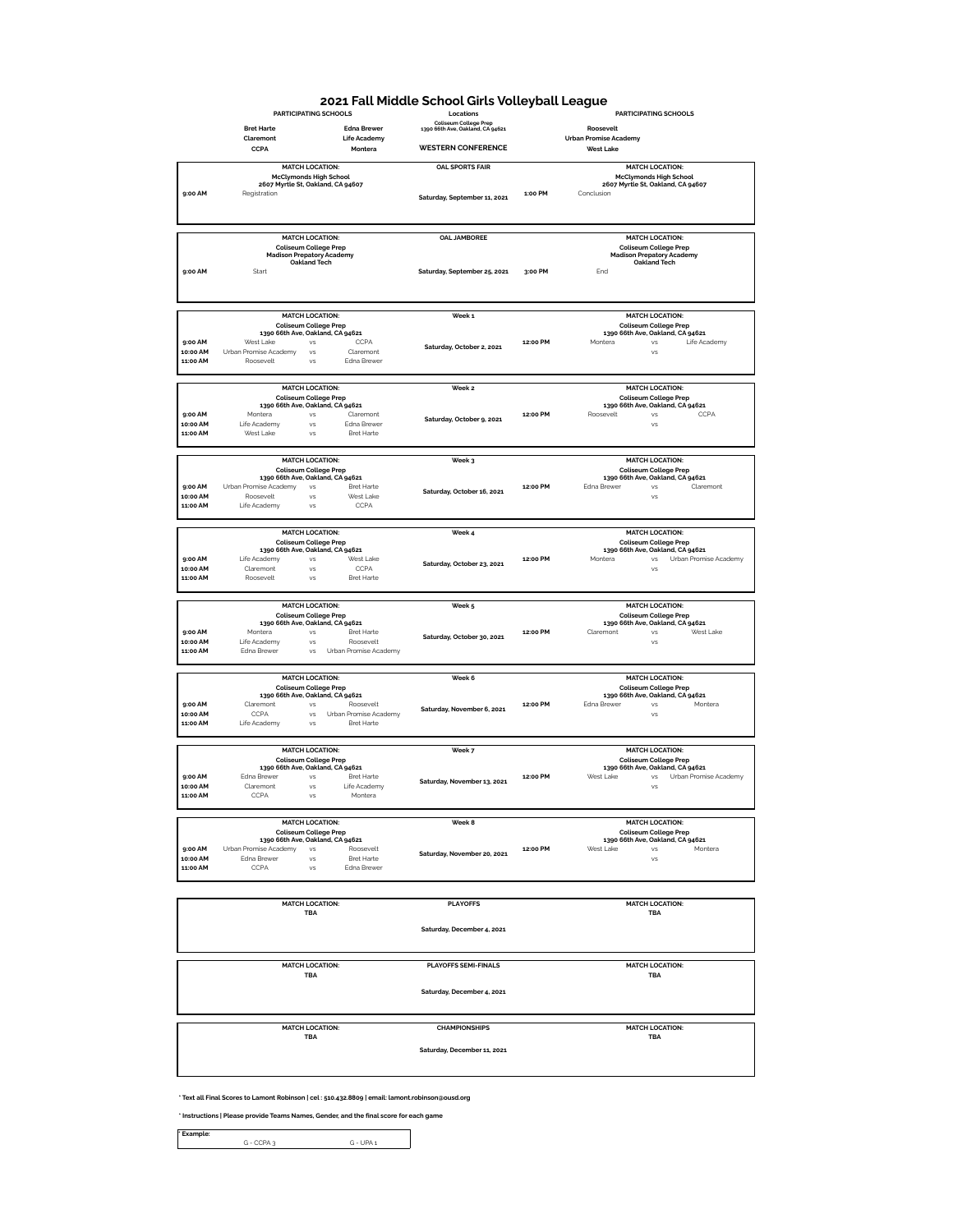# **2021 Fall Middle School Girls Volleyball League**

|                      | <b>PARTICIPATING SCHOOLS</b>                                                           | Locations                                                               |          | <b>PARTICIPATING SCHOOLS</b>                                                             |
|----------------------|----------------------------------------------------------------------------------------|-------------------------------------------------------------------------|----------|------------------------------------------------------------------------------------------|
|                      | <b>AIMS College Prep</b><br>Elmhurst                                                   | <b>Madison Prepatory Academy</b><br>10 Capistrano Dr, Oakland, CA 94603 |          | <b>Madison Park Academy</b>                                                              |
|                      | Greenleaf<br><b>Bay Tech</b>                                                           |                                                                         |          | <b>Oakland Charter Academy</b>                                                           |
|                      | <b>Lionel Wilson Prep</b><br><b>East Bay Innovation</b>                                | <b>EASTERN CONFERENCE</b>                                               |          | <b>Oakland Unity Middle</b>                                                              |
|                      | <b>MATCH LOCATION:</b>                                                                 | <b>OAL SPORTS FAIR</b>                                                  |          | <b>MATCH LOCATION:</b>                                                                   |
|                      | <b>McClymonds High School</b>                                                          |                                                                         |          | <b>McClymonds High School</b>                                                            |
| 9:00 AM              | 2607 Myrtle St, Oakland, CA 94607<br>Registration                                      |                                                                         | 1:00 PM  | 2607 Myrtle St, Oakland, CA 94607<br>Conclusion                                          |
|                      |                                                                                        | Saturday, September 11, 2021                                            |          |                                                                                          |
|                      |                                                                                        |                                                                         |          |                                                                                          |
|                      |                                                                                        |                                                                         |          |                                                                                          |
|                      | <b>MATCH LOCATION:</b>                                                                 | <b>OAL JAMBOREE</b>                                                     |          | <b>MATCH LOCATION:</b>                                                                   |
|                      | <b>Coliseum College Prep</b>                                                           |                                                                         |          | <b>Coliseum College Prep</b>                                                             |
|                      | <b>Madison Prepatory Academy</b><br><b>Oakland Tech</b>                                |                                                                         |          | <b>Madison Prepatory Academy</b><br><b>Oakland Tech</b>                                  |
| 9:00 AM              | Start                                                                                  | Saturday, September 25, 2021                                            | 3:00 PM  | End                                                                                      |
|                      |                                                                                        |                                                                         |          |                                                                                          |
|                      |                                                                                        |                                                                         |          |                                                                                          |
|                      |                                                                                        |                                                                         |          |                                                                                          |
|                      | <b>MATCH LOCATION:</b>                                                                 | Week <sub>1</sub>                                                       |          | <b>MATCH LOCATION:</b>                                                                   |
|                      | <b>Madison Prepatory Academy</b><br>400 Capistrano Dr, Oakland, CA 94603               |                                                                         |          | <b>Madison Prepatory Academy</b><br>400 Capistrano Dr, Oakland, CA 94603                 |
| 9:00 AM              | Oakland Unity Middle<br>VS<br>Bay Tech                                                 | Saturday, October 2, 2021                                               | 12:00 PM | Lionel Wilson Prep<br><b>VS</b><br>Greenleaf                                             |
| 10:00 AM             | East Bay Innovation<br>Oakland Charter Academy<br>VS                                   |                                                                         |          |                                                                                          |
| 11:00 AM             | Elmhurst<br>Madison Park Academy<br>VS                                                 |                                                                         |          |                                                                                          |
|                      |                                                                                        |                                                                         |          |                                                                                          |
|                      | <b>MATCH LOCATION:</b>                                                                 | Week 2                                                                  |          | <b>MATCH LOCATION:</b>                                                                   |
|                      | <b>Madison Prepatory Academy</b><br>400 Capistrano Dr, Oakland, CA 94603               |                                                                         |          | <b>Madison Prepatory Academy</b><br>400 Capistrano Dr, Oakland, CA 94603                 |
| 9:00 AM              | Lionel Wilson Prep<br>East Bay Innovation<br>VS                                        |                                                                         | 12:00 PM | Madison Park Academy<br>VS<br>Bay Tech                                                   |
| 10:00 AM             | Elmhurst<br>Greenleaf<br>VS                                                            | Saturday, October 9, 2021                                               |          |                                                                                          |
| 11:00 AM             | Oakland Unity Middle<br>AIMS College Prep<br><b>VS</b>                                 |                                                                         |          |                                                                                          |
|                      |                                                                                        |                                                                         |          |                                                                                          |
|                      | <b>MATCH LOCATION:</b>                                                                 | Week 3                                                                  |          | <b>MATCH LOCATION:</b>                                                                   |
|                      | <b>Madison Prepatory Academy</b><br>400 Capistrano Dr, Oakland, CA 94603               |                                                                         |          | <b>Madison Prepatory Academy</b><br>400 Capistrano Dr, Oakland, CA 94603                 |
| 9:00 AM              | Oakland Charter Academy<br>VS<br>AIMS College Prep                                     |                                                                         | 12:00 PM | Fimhurst<br><b>VS</b><br>East Bay Innovation                                             |
| 10:00 AM             | Madison Park Academy<br>Oakland Unity Middle<br>VS                                     | Saturday, October 16, 2021                                              |          |                                                                                          |
| 11:00 AM             | Bay Tech<br>Greenleaf<br><b>VS</b>                                                     |                                                                         |          |                                                                                          |
|                      |                                                                                        |                                                                         |          |                                                                                          |
|                      | <b>MATCH LOCATION:</b>                                                                 | Week 4                                                                  |          | <b>MATCH LOCATION:</b>                                                                   |
|                      | <b>Madison Prepatory Academy</b>                                                       |                                                                         |          | <b>Madison Prepatory Academy</b>                                                         |
| 9:00 AM              | 400 Capistrano Dr, Oakland, CA 94603<br>Oakland Unity Middle<br>Greenleaf<br><b>VS</b> |                                                                         | 12:00 PM | 400 Capistrano Dr, Oakland, CA 94603<br>Lionel Wilson Prep<br>vs Oakland Charter Academy |
| 10:00 AM             | East Bay Innovation<br>VS<br>Bay Tech                                                  | Saturday, October 23, 2021                                              |          |                                                                                          |
| 11:00 AM             | Madison Park Academy<br><b>VS</b><br>AIMS College Prep                                 |                                                                         |          |                                                                                          |
|                      |                                                                                        |                                                                         |          |                                                                                          |
|                      | <b>MATCH LOCATION:</b>                                                                 | Week 5                                                                  |          |                                                                                          |
|                      |                                                                                        |                                                                         |          |                                                                                          |
|                      |                                                                                        |                                                                         |          | <b>MATCH LOCATION:</b>                                                                   |
|                      | <b>Madison Prepatory Academy</b><br>400 Capistrano Dr, Oakland, CA 94603               |                                                                         |          | <b>Madison Prepatory Academy</b><br>400 Capistrano Dr, Oakland, CA 94603                 |
| 9:00 AM              | Lionel Wilson Prep<br>AIMS College Prep<br>VS                                          | Saturday, October 30, 2021                                              | 12:00 PM | East Bay Innovation<br>Oakland Unity Middle<br><b>VS</b>                                 |
| 10:00 AM<br>11:00 AM | Greenleaf<br>Madison Park Academy<br>VS<br>Elmhurst<br>Oakland Charter Academy<br>VS   |                                                                         |          |                                                                                          |
|                      |                                                                                        |                                                                         |          |                                                                                          |
|                      |                                                                                        |                                                                         |          |                                                                                          |
|                      | <b>MATCH LOCATION:</b>                                                                 | Week 6                                                                  |          | <b>MATCH LOCATION:</b>                                                                   |
|                      | <b>Madison Prepatory Academy</b><br>400 Capistrano Dr, Oakland, CA 94603               |                                                                         |          | <b>Madison Prepatory Academy</b><br>400 Capistrano Dr, Oakland, CA 94603                 |
| 9:00 AM              | Madison Park Academy<br>East Bay Innovation<br>VS                                      | Saturday, November 6, 2021                                              | 12:00 PM | Elmhurst<br>Lionel Wilson Prep<br>VS                                                     |
| 10:00 AM<br>11:00 AM | Bay Tech<br>Oakland Charter Academy<br>VS<br>Greenleaf<br>VS                           |                                                                         |          |                                                                                          |
|                      | AIMS College Prep                                                                      |                                                                         |          |                                                                                          |
|                      |                                                                                        |                                                                         |          |                                                                                          |
|                      | <b>MATCH LOCATION:</b>                                                                 | Week 7                                                                  |          | <b>MATCH LOCATION:</b>                                                                   |
|                      | <b>Madison Prepatory Academy</b><br>400 Capistrano Dr, Oakland, CA 94603               |                                                                         |          | <b>Madison Prepatory Academy</b><br>400 Capistrano Dr, Oakland, CA 94603                 |
| 9:00 AM              | AIMS College Prep<br>Elmhurst<br><b>VS</b>                                             | Saturday, November 13, 2021                                             | 12:00 PM | Oakland Unity Middle<br>vs Oakland Charter Academy                                       |
| 10:00 AM<br>11:00 AM | East Bay Innovation<br>Greenleaf<br><b>VS</b><br><b>VS</b>                             |                                                                         |          |                                                                                          |
|                      | Bay Tech<br>Lionel Wilson Prep                                                         |                                                                         |          |                                                                                          |
|                      |                                                                                        |                                                                         |          |                                                                                          |
|                      | <b>MATCH LOCATION:</b>                                                                 | Week 8                                                                  |          | <b>MATCH LOCATION:</b>                                                                   |
|                      | <b>Madison Prepatory Academy</b><br>400 Capistrano Dr, Oakland, CA 94603               |                                                                         |          | <b>Madison Prepatory Academy</b><br>400 Capistrano Dr, Oakland, CA 94603                 |
| 9:00 AM              | Oakland Charter Academy vs<br>Madison Park Academy                                     |                                                                         | 12:00 PM | Oakland Unity Middle<br>Lionel Wilson Prep<br><b>VS</b>                                  |
| 10:00 AM             | Oakland Unity Middle<br>AIMS College Prep<br>VS                                        | Saturday, November 20, 2021                                             |          |                                                                                          |
| 11:00 AM             | Elmhurst<br>Bay Tech<br>VS                                                             |                                                                         |          |                                                                                          |
|                      |                                                                                        |                                                                         |          |                                                                                          |
|                      | <b>MATCH LOCATION:</b>                                                                 | <b>PLAYOFFS</b>                                                         |          | <b>MATCH LOCATION:</b>                                                                   |
|                      | <b>TBA</b>                                                                             |                                                                         |          | <b>TBA</b>                                                                               |
|                      |                                                                                        |                                                                         |          |                                                                                          |
|                      |                                                                                        | Saturday, December 4, 2021                                              |          |                                                                                          |
|                      |                                                                                        |                                                                         |          |                                                                                          |
|                      |                                                                                        |                                                                         |          |                                                                                          |
|                      | <b>MATCH LOCATION:</b><br>TBA                                                          | <b>PLAYOFFS SEMI-FINALS</b>                                             |          | <b>MATCH LOCATION:</b><br>TBA                                                            |
|                      |                                                                                        |                                                                         |          |                                                                                          |
|                      |                                                                                        | Saturday, December 4, 2021                                              |          |                                                                                          |
|                      |                                                                                        |                                                                         |          |                                                                                          |
|                      |                                                                                        |                                                                         |          |                                                                                          |
|                      | <b>MATCH LOCATION:</b>                                                                 | <b>CHAMPIONSHIPS</b>                                                    |          | <b>MATCH LOCATION:</b>                                                                   |
|                      | <b>TBA</b>                                                                             |                                                                         |          | <b>TBA</b>                                                                               |
|                      |                                                                                        | Saturday, December 11, 2021                                             |          |                                                                                          |
|                      |                                                                                        |                                                                         |          |                                                                                          |

**\* Text all Final Scores to Lamont Robinson | cel : 510.432.8809 | email: lamont.robinson@ousd.org** 

**\* Instructions | Please provide Teams Names, Gender, and the final score for each game**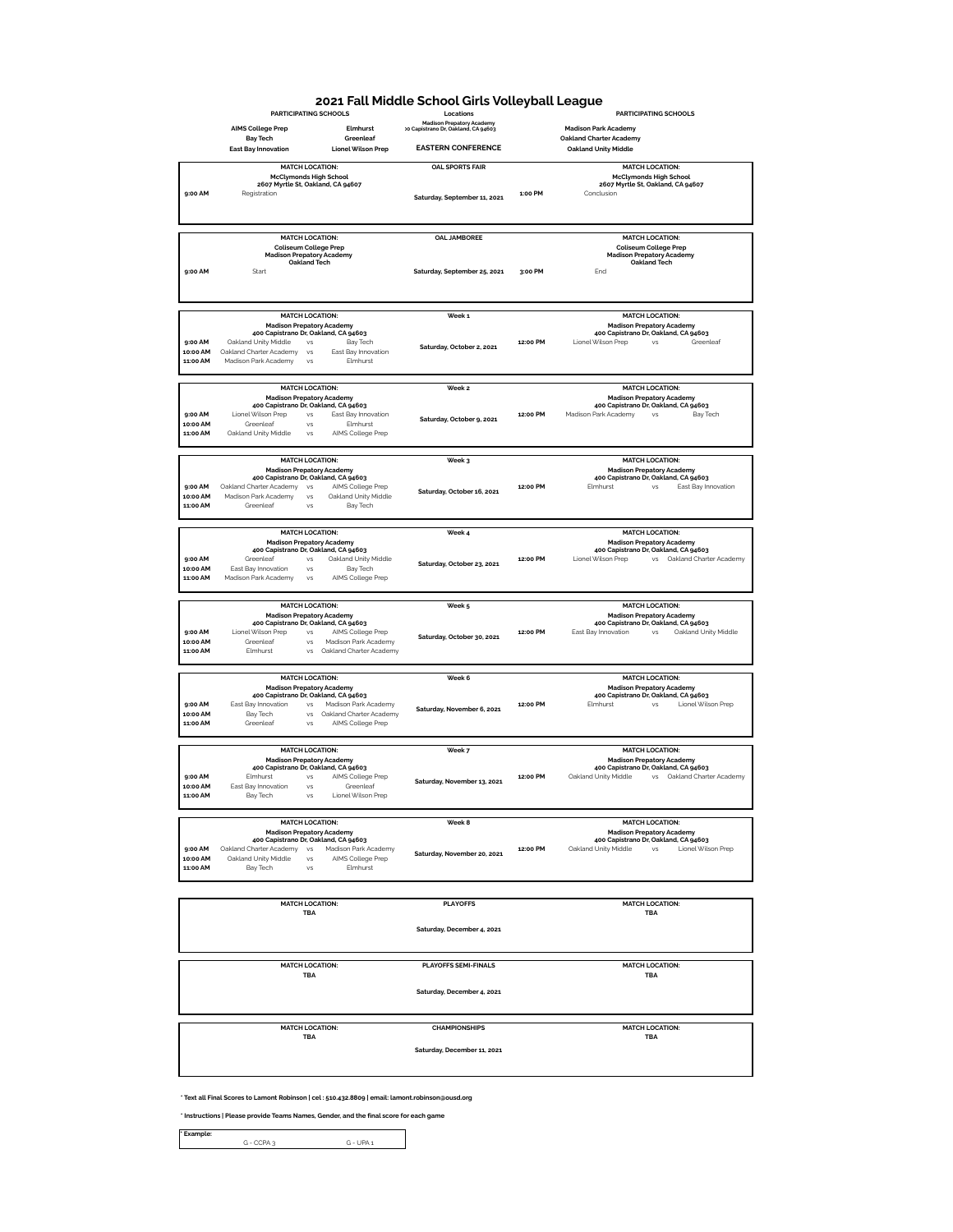## **2021 Fall Middle School Flag Football League**

|                      |                          | PARTICIPATING SCHOOLS                                              |                                | un my rooman<br>Locations                                          |                     | PARTICIPATING SCHOOLS                                                            |  |
|----------------------|--------------------------|--------------------------------------------------------------------|--------------------------------|--------------------------------------------------------------------|---------------------|----------------------------------------------------------------------------------|--|
|                      | <b>AIMS College Prep</b> |                                                                    | <b>Edna Brewer</b>             | <b>McClymonds High School</b><br>2607 Myrtle St, Oakland, CA 94607 |                     | Montera                                                                          |  |
|                      | <b>Bret Harte</b>        |                                                                    | <b>Hillcrest</b>               |                                                                    |                     | Roosevelt                                                                        |  |
|                      | Claremont                |                                                                    | La Escuelta                    | <b>WESTERN CONFERENCE</b>                                          |                     | <b>West Lake</b>                                                                 |  |
|                      |                          | <b>MATCH LOCATION:</b>                                             |                                | <b>OAL SPORTS FAIR</b>                                             |                     | <b>MATCH LOCATION:</b>                                                           |  |
|                      |                          | <b>McClymonds High School</b>                                      |                                |                                                                    |                     | <b>McClymonds High School</b>                                                    |  |
| 9:00 AM              | Registration             | 2607 Myrtle St, Oakland, CA 94607                                  |                                |                                                                    |                     | 2607 Myrtle St, Oakland, CA 94607<br>1:00 PM Conclusion                          |  |
|                      |                          |                                                                    |                                | Saturday, September 11, 2021                                       |                     |                                                                                  |  |
|                      |                          |                                                                    |                                |                                                                    |                     |                                                                                  |  |
|                      |                          |                                                                    |                                |                                                                    |                     |                                                                                  |  |
|                      |                          | <b>MATCH LOCATION:</b>                                             |                                | Jamboree                                                           |                     | <b>MATCH LOCATION:</b>                                                           |  |
|                      |                          | <b>Bushrod Park</b><br>560 59th St, Oakland, CA 94609              |                                |                                                                    |                     | <b>Bushrod Park</b><br>560 59th St, Oakland, CA 94609                            |  |
| 9:00 AM              | Start                    |                                                                    |                                | Saturday, September 25, 2021                                       |                     | 3:00 PM Conclusion                                                               |  |
|                      |                          |                                                                    |                                |                                                                    |                     |                                                                                  |  |
|                      |                          |                                                                    |                                |                                                                    |                     |                                                                                  |  |
|                      |                          | <b>MATCH LOCATION:</b>                                             |                                | Week 1                                                             |                     | <b>MATCH LOCATION:</b>                                                           |  |
|                      |                          | <b>McClymonds High School</b>                                      |                                |                                                                    |                     | <b>McClymonds High School</b>                                                    |  |
|                      |                          | 2607 Myrtle St, Oakland, CA 94607                                  |                                |                                                                    |                     | 2607 Myrtle St, Oakland, CA 94607                                                |  |
| 9:00 AM<br>10:00 AM  | West Lake<br>Roosevelt   | <b>VS</b><br>vs.                                                   | <b>Bret Harte</b><br>Claremont | Saturday, October 2, 2021                                          | 12:00 PM            | Hillcrest<br>La Escelita<br><b>VS</b>                                            |  |
| 11:00 AM             | Montera                  | VS                                                                 | Edna Brewer                    |                                                                    |                     |                                                                                  |  |
|                      |                          |                                                                    |                                |                                                                    |                     |                                                                                  |  |
|                      |                          | <b>MATCH LOCATION:</b>                                             |                                | Week <sub>2</sub>                                                  |                     | <b>MATCH LOCATION:</b>                                                           |  |
|                      |                          | <b>McClymonds High School</b><br>2607 Myrtle St, Oakland, CA 94607 |                                |                                                                    |                     | <b>McClymonds High School</b>                                                    |  |
| 9:00 AM              | La Escelita              | VS                                                                 | Claremont                      |                                                                    | 12:00 PM            | 2607 Myrtle St, Oakland, CA 94607<br><b>Bret Harte</b><br>Montera<br>VS          |  |
| MA nornt             | Hillcrest                | VS                                                                 | Edna Brewer                    | Saturday, October 9, 2021                                          |                     |                                                                                  |  |
| 11:00 AM             | West Lake                | VS                                                                 | AIMS College Prep              |                                                                    |                     |                                                                                  |  |
|                      |                          |                                                                    |                                |                                                                    |                     |                                                                                  |  |
|                      |                          | <b>MATCH LOCATION:</b><br><b>McClymonds High School</b>            |                                | Week 3                                                             |                     | <b>MATCH LOCATION:</b>                                                           |  |
|                      |                          | 2607 Myrtle St, Oakland, CA 94607                                  |                                |                                                                    |                     | <b>McClymonds High School</b><br>2607 Myrtle St, Oakland, CA 94607               |  |
| 9:00 AM              | Roosevelt                | VS                                                                 | AIMS College Prep              | Saturday, October 16, 2021                                         | 12:00 PM            | Roosevelt<br>Hillcrest                                                           |  |
| 10:00 AM<br>11:00 AM | Hillcrest<br>Montera     | VS<br><b>VS</b>                                                    | Bret Harte<br>West Lake        |                                                                    | 1:00 PM             | Edna Brewer<br><b>VS</b><br>Claremont                                            |  |
|                      |                          |                                                                    |                                |                                                                    |                     |                                                                                  |  |
|                      |                          | <b>MATCH LOCATION:</b>                                             |                                | Week 4                                                             |                     | <b>MATCH LOCATION:</b>                                                           |  |
|                      |                          | <b>McClymonds High School</b>                                      |                                |                                                                    |                     | <b>McClymonds High School</b>                                                    |  |
| 9:00 AM              | Hillcrest                | 2607 Myrtle St, Oakland, CA 94607<br><b>VS</b>                     | West Lake                      |                                                                    | 12:00 PM            | 2607 Myrtle St, Oakland, CA 94607<br><b>Bret Harte</b><br>Claremont<br><b>VS</b> |  |
| 10:00 AM             | Montera                  | VS                                                                 | AIMS College Prep              | Saturday, October 23, 2021                                         | 1:00 PM             | Montera<br>La Escuelita<br><b>VS</b>                                             |  |
| 11:00 AM             | La Escuelta              | vs                                                                 | Roosevelt                      |                                                                    |                     |                                                                                  |  |
|                      |                          |                                                                    |                                |                                                                    |                     |                                                                                  |  |
|                      |                          |                                                                    |                                |                                                                    |                     |                                                                                  |  |
|                      |                          | <b>MATCH LOCATION:</b>                                             |                                | Week 5                                                             |                     | <b>MATCH LOCATION:</b>                                                           |  |
|                      |                          | <b>McClymonds High School</b>                                      |                                |                                                                    |                     | <b>McClymonds High School</b>                                                    |  |
| 9:00 AM              | La Escuelta              | 2607 Myrtle St, Oakland, CA 94607<br>VS                            | AIMS College Prep              |                                                                    | 12:00 PM            | 2607 Myrtle St, Oakland, CA 94607<br>West Lake<br>Claremont<br>VS                |  |
| 10:00 AM             | Hillcrest                | VS                                                                 | Montera                        | Saturday, October 30, 2021                                         |                     |                                                                                  |  |
| 11:00 AM             | Edna Brewer              | VS                                                                 | Roosevelt                      |                                                                    |                     |                                                                                  |  |
|                      |                          |                                                                    |                                |                                                                    |                     |                                                                                  |  |
|                      |                          | <b>MATCH LOCATION:</b>                                             |                                | Week 6                                                             |                     | <b>MATCH LOCATION:</b>                                                           |  |
|                      |                          | <b>McClymonds High School</b><br>2607 Myrtle St, Oakland, CA 94607 |                                |                                                                    |                     | <b>McClymonds High School</b><br>2607 Myrtle St, Oakland, CA 94607               |  |
| 9:00 AM              | Bret Harte               | VS                                                                 | Roosevelt                      | Saturday, November 6, 2021                                         | 12:00 PM            | Bret Harte<br>VS<br>AIMS College Prep                                            |  |
| 10:00 AM<br>11:00 AM | Hillcrest<br>Claremont   | VS<br>VS                                                           | AIMS College Prep<br>Montera   |                                                                    | 1:00 PM             | Edna Brewer<br>VS<br>La Escuelita                                                |  |
|                      |                          |                                                                    |                                |                                                                    |                     |                                                                                  |  |
|                      |                          | <b>MATCH LOCATION:</b>                                             |                                |                                                                    |                     | <b>MATCH LOCATION:</b>                                                           |  |
|                      |                          | <b>McClymonds High School</b>                                      |                                | Week 7                                                             |                     | <b>McClymonds High School</b>                                                    |  |
|                      |                          | 2607 Myrtle St, Oakland, CA 94607                                  |                                |                                                                    |                     | 2607 Myrtle St, Oakland, CA 94607                                                |  |
| 9:00 AM<br>10:00 AM  | Edna Brewer<br>West Lake | VS<br><b>VS</b>                                                    | AIMS College Prep<br>Roosevelt | Saturday, November 13, 2021                                        | 12:00 PM<br>1:00 PM | Edna Brewer<br>West Lake<br>VS<br>Hillcrest<br>Claremont<br><b>VS</b>            |  |
| 11:00 AM             | <b>Bret Harte</b>        | <b>VS</b>                                                          | La Escuelita                   |                                                                    |                     |                                                                                  |  |
|                      |                          |                                                                    |                                |                                                                    |                     |                                                                                  |  |
|                      |                          | <b>MATCH LOCATION:</b>                                             |                                | Week 8                                                             |                     | <b>MATCH LOCATION:</b>                                                           |  |
|                      |                          | <b>McClymonds High School</b><br>2607 Myrtle St, Oakland, CA 94607 |                                |                                                                    |                     | <b>McClymonds High School</b><br>2607 Myrtle St, Oakland, CA 94607               |  |
| 9:00 AM              | West Lake                | vs                                                                 | La Escuelita                   | Saturday, November 20, 2021                                        | 12:00 PM            | Edna Brewer<br><b>Bret Harte</b><br>vs                                           |  |
| 10:00 AM             | Roosevelt                | <b>VS</b>                                                          | Montera                        |                                                                    |                     |                                                                                  |  |
| 11:00 AM             | Claremont                | <b>VS</b>                                                          | AIMS College Prep              |                                                                    |                     |                                                                                  |  |
|                      |                          |                                                                    |                                |                                                                    |                     |                                                                                  |  |
|                      |                          | <b>MATCH LOCATION:</b>                                             |                                | <b>PLAYOFFS</b>                                                    |                     | <b>MATCH LOCATION:</b>                                                           |  |
|                      |                          | <b>TBA</b>                                                         |                                |                                                                    |                     | <b>TBA</b>                                                                       |  |
|                      |                          |                                                                    |                                | Saturday, December 4, 2021                                         |                     |                                                                                  |  |
|                      |                          |                                                                    |                                |                                                                    |                     |                                                                                  |  |
|                      |                          |                                                                    |                                |                                                                    |                     |                                                                                  |  |
|                      |                          | <b>MATCH LOCATION:</b>                                             |                                | <b>PLAYOFFS SEMI-FINALS</b>                                        |                     | <b>MATCH LOCATION:</b>                                                           |  |
|                      |                          | TBA                                                                |                                |                                                                    |                     | TBA                                                                              |  |
|                      |                          |                                                                    |                                | Saturday, December 4, 2021                                         |                     |                                                                                  |  |
|                      |                          |                                                                    |                                |                                                                    |                     |                                                                                  |  |
|                      |                          |                                                                    |                                |                                                                    |                     |                                                                                  |  |
|                      |                          | <b>MATCH LOCATION:</b>                                             |                                | <b>CHAMPIONSHIPS</b>                                               |                     | <b>MATCH LOCATION:</b>                                                           |  |
|                      |                          | TBA                                                                |                                |                                                                    |                     | TBA                                                                              |  |
|                      |                          |                                                                    |                                | Saturday, December 11, 2021                                        |                     |                                                                                  |  |
|                      |                          |                                                                    |                                |                                                                    |                     |                                                                                  |  |

**\* Text all Final Scores to Lamont Robinson | cel : 510.432.8809 | email: lamont.robinson@ousd.org** 

**\* Instructions | Please provide Teams Names, Gender, and the final score for each game**